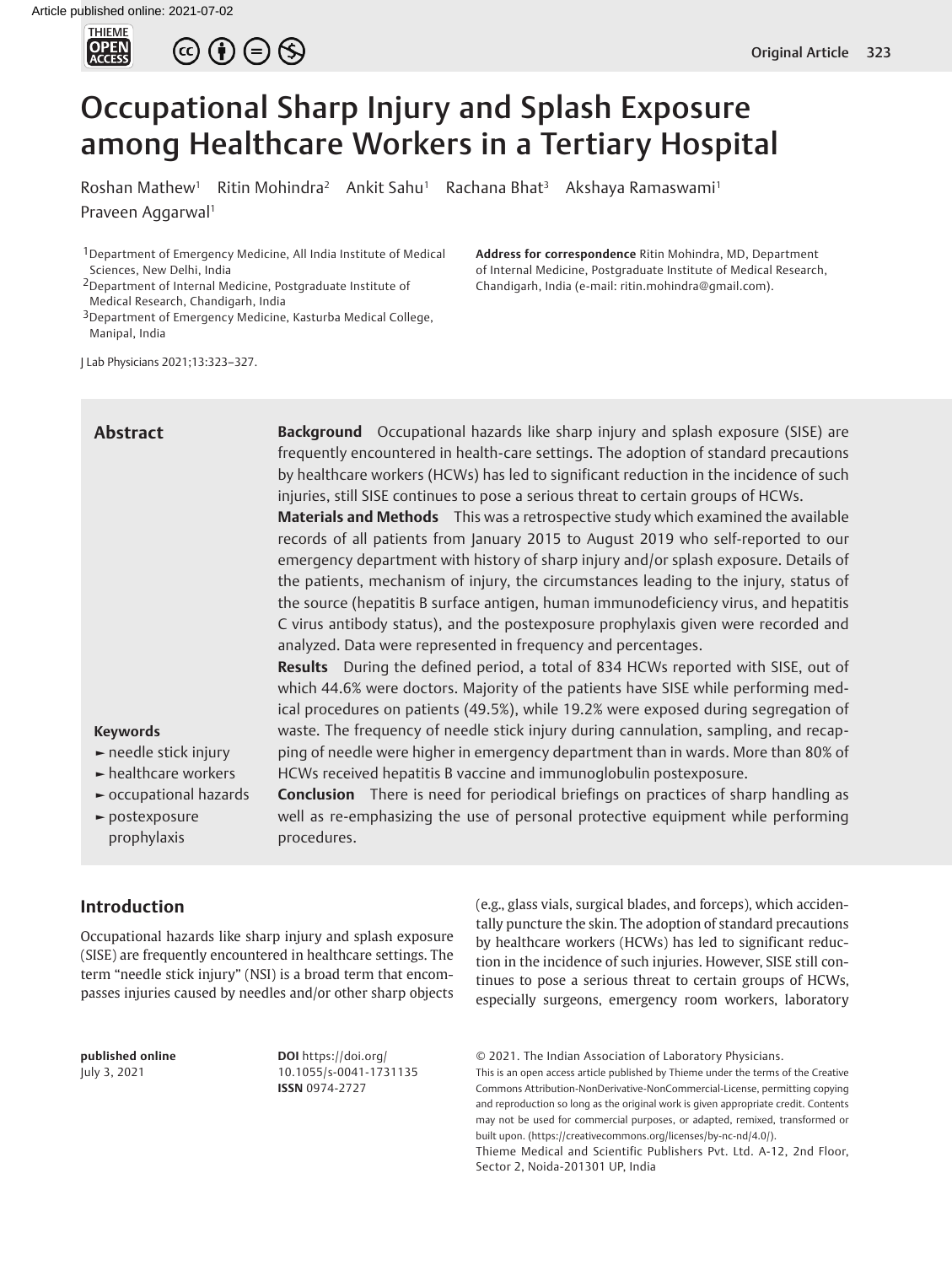room professionals, and nurses. This is largely attributable to the failure to fully adhere to the established protocols for standard precautions.<sup>1</sup>

SISE is associated with transmission of blood-borne pathogens, of which the major concerns are hepatitis B virus (HBV), hepatitis C virus (HCV), and human immunodeficiency virus (HIV). $2,3$  The reported risks of contracting these infections after sustaining pathogen-positive NSIs range from 0.1 to 0.3% for HIV, 6.0 to 30.0% for HBV, and 0 to 10.0% for HCV.4 In addition to causing potential threats due to these infections, SISEs also have direct costs which are spent for the laboratory testing for these pathogens among exposed individuals.5 Other costs include costs related to postexposure prophylaxis (PEP) for the HCWs, as well as the economic loss imposed on hospitals because of the absence of HCWs from work.6

Pre-exposure vaccination as a mode of protection from such exposures is available only for HBV.<sup>7</sup> The uniform adoption of standard precautions and safe practices by the HCWs is the only definitive way to prevent SISE. This study was undertaken to assess the profile of HCWs who had a SISE, and to see the practices adopted following a SISE in a tertiary care teaching hospital in India.

## **Materials and Materials**

This retrospective study examined the available records of all patients from January 2015 to August 2019 who self-reported to our emergency department with history of sharp injury and/or splash exposure. Our emergency department is the designated nodal point for HCWs for reporting any incident of SISE and to receive the PEP. A SISE register is maintained where the details of the HCW reporting with SISE is recorded, which includes details of the patients, mechanism of injury, the circumstances leading to the injury, status of the source (HBsAg, HIV, and HCV antibody status), and the PEP given. Any missing data with regards to vaccination was assumed as not given. HCWs reporting with SISE to the emergency immediately receive hepatitis B vaccine; hepatitis B immunoglobulin depending on their anti-HBsAg (hepatitis B surface antigen) titers; tetanus toxoid if they have not received the same in the past 5 years or they are not aware of their vaccination status; and receive first dose of antiretroviral therapy (ART) as per the National AIDS Control (NACO) guidelines.<sup>8</sup> The blood samples for viral markers (HBV, HIV, and HCV) of the HCW and the source patient (if known) are sent to the virology laboratory for testing, and subsequently, patient is referred for outpatient follow-up to the ART clinic. A total of 842 patients presented to us from January 2015 to August 2019, out of them 8 were excluded as they were not HCWs.

Data were extracted from the records register and entered in the excel sheet which was password protected, double encrypted, and the name of the patient was de-identified to maintain the confidentiality as well as security of the data. Data were represented in frequency and percentages. Chi-square test was applied to compare between groups. The *p*-value < 0.05 was taken as statistically significant. Ethical clearance was taken by institutional review board

(IEC/828/10/2019), and analysis was done in SPSS version 23 (SPSS Inc., Chicago, Illinois, United States).

## **Results**

During the period of 3 years and 8 months included in the study, a total of 834 HCWs reported with SISE out of which 44.6% were doctors. Among the doctors, junior residents were the most frequently affected (37.1%). Highest number of SISE was reported from the wards (41.1%) followed by emergency (40.3%). NSI was the most common mode of injury (**►Table 1**).

There was more incidence of NSI while sampling (115) and recapping (55) in the emergency, whereas in wards more incidents happened while drug administration (49) and disposing the needle (30) (►**Table 2**). The frequency of NSI during cannulation, sampling, and recapping of needle was higher in emergency department than in wards (*p* = 0.272,  $p \le 0.001$ , and  $p = 0.012$ , respectively), whereas the frequency of NSI during needle disposition and drug administration was higher in wards than in emergency department (*p* = 0.001 and *p* = 0.003, respectively; **►Fig. 1**).

Hepatitis B was the most common infection prevalent in known sources (7.7%). Next was HIV (2.6%), followed by hepatitis C (1%), which was positive in eight source patients, and in rest the source status was unknown.

More than 80% of HCWs received hepatitis B vaccine and immunoglobulin postexposure. Three HCWs refused treatment (**►Table 3**).

However, 602 HCWs received both hepatitis B vaccine and immunoglobulin after the exposure, while 123 HCWs decided to take only the first dose of hepatitis B vaccine as they sent sample of the source patients and themselves for anti-HbsAg titers.

### **Discussion**

Sharp injury and splash exposure are occupational hazards that expose the HCWs to blood-borne infections, which affect them physically and psychologically. Our study revealed that doctors were most commonly affected population among the HCWs. The findings were similar to previous studies done in



**Fig. 1** Difference in sharp injury and splash exposure between emergency department and wards.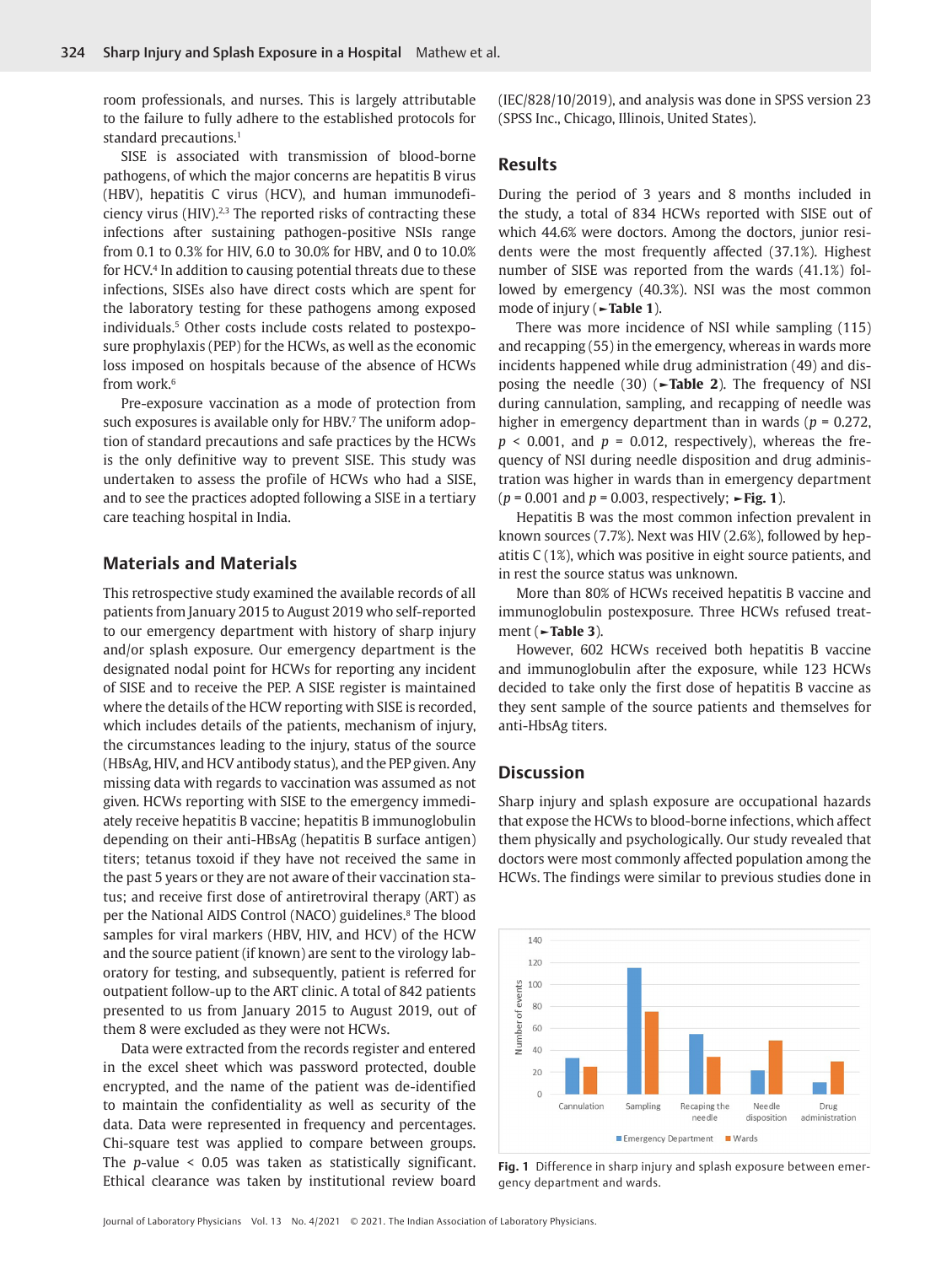|               |                     | Frequency (n)  | $\%$ |
|---------------|---------------------|----------------|------|
| Sex           | Male                | 522            | 62.6 |
|               | Female              | 312            | 37.4 |
| Profession    | Doctors             | 376            | 44.6 |
|               | Consultant          | $\overline{7}$ | 0.8  |
|               | Senior residents    | 52             | 6.2  |
|               | Junior residents    | 309            | 37.1 |
|               | Interns             | $\overline{7}$ | 0.8  |
|               | Students            | $\mathbf{1}$   | 0.1  |
|               |                     |                |      |
|               | Nurses              | 268            | 31.7 |
|               | Nursing officers    | 243            | 29.1 |
|               | Nursing students    | 25             | 3.0  |
|               |                     |                |      |
|               | Hospital attendants | 165            | 19.8 |
|               | Technicians         | 25             | 3.0  |
| Place of Work | Emergency           | 336            | 40.3 |
|               | Ward                | 343            | 41.1 |
|               | Operation Theater   | 69             | 8.3  |
|               | ICU                 | 43             | 5.1  |
|               | Laboratory          | 27             | 3.2  |
|               | Out patient         | 11             | 1.3  |
|               | Others              | 5              | 0.5  |
| Mode          | Needle prick        | 793            | 95.1 |
|               | Surgical blade      | 14             | 1.7  |
|               | Body fluid splash   | 27             | 3.2  |

## **Table 1** Basic characteristics

**Table 2** Mechanism of injury

| Mechanism of<br>injury         | Frequency | Percentage |
|--------------------------------|-----------|------------|
| During procedures              | 413       | 49.5       |
| Sampling                       | 209       | 25.1       |
| Central line insertion         | 70        | 8.3        |
| Surgery                        | 69        | 8.1        |
| Cannulations                   | 64        | 7.5        |
| Delivery                       | 1         | 0.1        |
| During segregation of<br>waste | 162       | 19.4       |
| While recapping<br>needle      | 100       | 12.0       |
| While disposing<br>needle      | 90        | 10.8       |
| While drug<br>administration   | 45        | 5.4        |
| While taking blood<br>sugar    | 24        | 2.9        |

### **Table 3** Postexposure prophylaxis

| PFP received               | No. of<br>patients | %    |
|----------------------------|--------------------|------|
| Hepatitis B vaccine        | 725                | 86.9 |
| Hepatitis B immunoglobulin | 687                | 82.4 |
| Antiretroviral therapy     | 308                | 36.9 |
| Tetanus toxoid             | 117                | 14.0 |
| None                       | 3                  | 0.3  |

Abbreviation: PEP, postexposure prophylaxis.

different tertiary care hospitals, where the resident doctors are the major working force in the hospital.<sup>9,10</sup> Studies have shown that stressful psychosocial conditions and improper knowledge about safe disposal lead to increased incidence of NSI.<sup>11-13</sup> This emphasizes the need of a training workshop in using personal protective equipment and safe practices of sharp handling for resident doctors.<sup>14</sup>

Though the highest reported incidence was from the wards, almost similar number of cases were reported from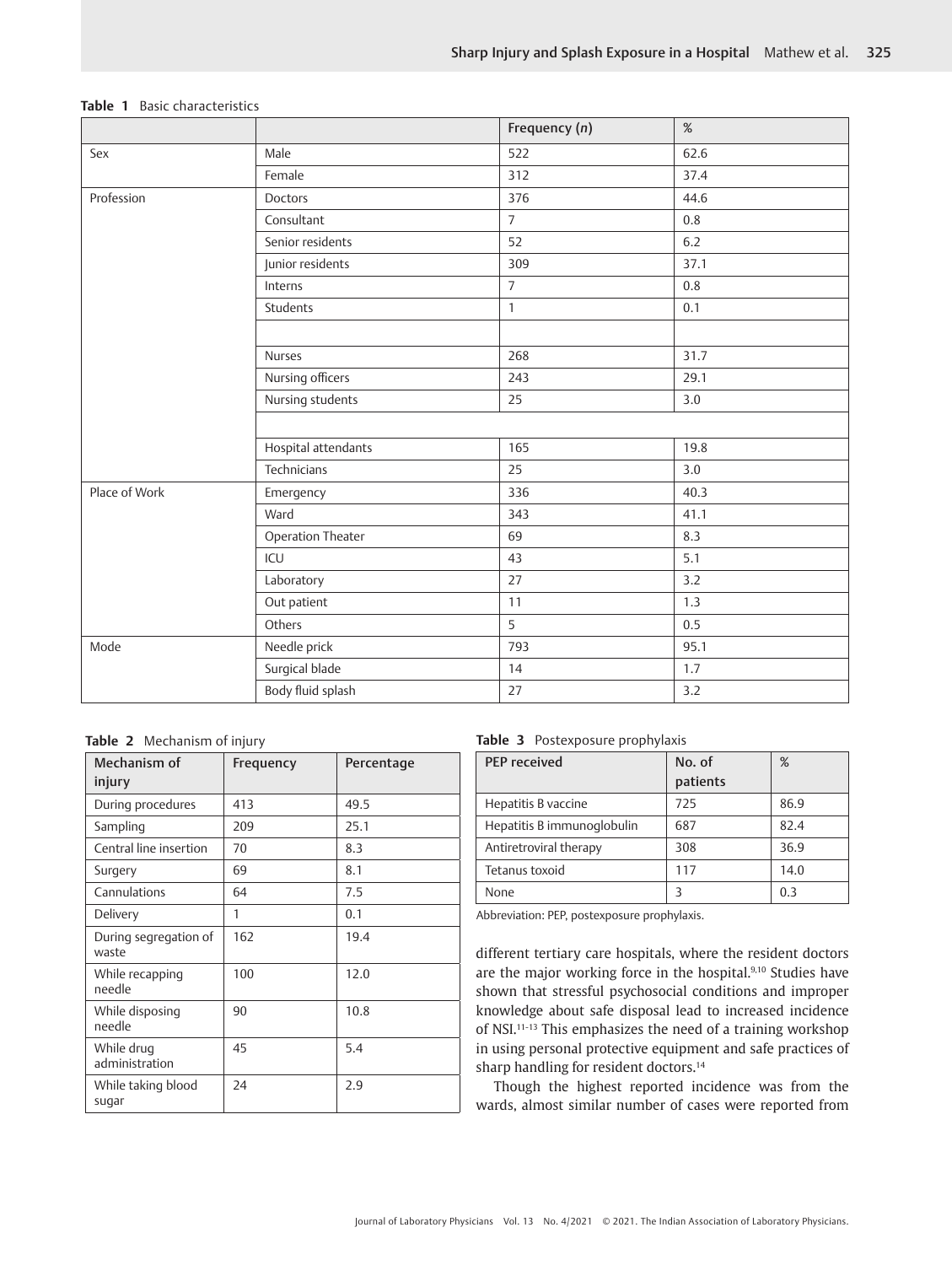emergency department (ED). There could be several reasons for this: first, our emergency department has the largest strength of HCWs; second, there are lots of high acuity patients and overcrowding in the ED; and finally, since ED is the nodal point for reporting SISE and receive PEP, residents posted there tend to report more.

Among sharp injuries, the most common mechanism was needle prick by hypodermic needles and suture needles, which was similar to previously reported literature.15,16 Almost half of them occurred while performing various procedure like sampling, cannulations, central line placement, and surgical procedures. About 19.4% of the HCWs received NSI while segregating the waste. This points to the lack of training in proper sharp disposal techniques leading to untoward events, which otherwise are completely avoidable. Use of puncture proof bags and rubber gloves while collecting and disposing wastes should be promoted.

On comparing different mechanism of injury in wards and emergency, we found that in emergency more events of NSI happened while sampling and recapping the needle. This could be because of the urgency involved in managing patients in ED that people tend to forget taking basic precautions. The training sessions organized for HCWs should emphasize on these mechanisms separately for emergency and ward.

Twenty-seven patients were exposed to body fluid splash while performing procedures. Prevention of splash exposures via the use of protective goggles and face shields while performing procedures should be reinforced by regular training of HCWs. Mandatory infection control briefings, with emphasis on use of personal protective equipment and proper waste disposal and, use of safety control devices in required to reduce such incidents.17,18

After an SISE, the HCW should clean the wound; identify the patient source and their HIV, HBV, and HCV status; and contact the designated doctor responsible for guiding the further line of management. The treating physician then carefully weighs the source patient's disease status, exposure type, and seroconversion risk and then educate the HCW about the available options for PEP.19 Although in our study, the status of the source was unknown, yet more the 80% of the HCWs were given hepatitis B immunoglobulin and hepatitis B vaccine. This was because most of the HCWs were not aware of their anti-HBsAg titers at the time of their exposure and were given PEP to avoid delay as risk of transmission is as high as 30%. CDC advocates concurrent use of hepatitis B immunoglobulin and vaccine for PEP.20 This highlights the need of routine antibody titer testing in all HCWs when they join their service, which will reduce the extra cost of giving immunoglobulin to every HCW postexposure. In contrast, first dose of ART postexposure was only taken by 37% of the HCWs. This was mainly because of two reasons: first, the NACO does not advocate routine PEP if source status is unknown8 as there is low rate of transmission by NSI in cases of HIV; and second, due to the side effects associated with taking ART. However, the samples of the source patient are immediately sent for testing, and the HCW is referred to the ART clinic to decide further course of action.

Spread of tetanus from SISE is highly unlikely unless the source is contaminated. However, tetanus vaccination is recommended in cases of NSI encountered while segregation of waste and in those who have not received tetanus toxoid booster within the past 5 years. In our study, a total of 117 HCWs received TT vaccine, of which 46 were exposed while segregating waste. The perception that NSI carry low risk of transmission of infection can lead to under reporting.21 Sensitizing the HCWs about the various infections they are susceptible to while handling sharps can help in better compliance.

In conclusion, our study found that junior residents are frequently affected by SISE. There is a need for periodical briefings on practices of sharp handling as well as re-emphasizing the use of personal protective equipment, including glasses, while performing procedures.

#### **Authors' Contributions**

R.M., R.Mo., and P.A. were involved in the conception of idea. R.M., A.S., and A.R. extracted data. R.M. and A.S. assisted in data analysis. R.M. and R.B. supported in writing the first draft of the manuscript. R.Mo., and P.A. performed critical revision of the manuscript. All authors take full responsibility of the originality of the manuscript.

#### **Funding**

None.

**Conflict of Interest** None declared.

#### **References**

- 1 King KC, Strony R. Needlestick. In: StatPearls. StatPearls Publishing; 2019. Available at: http://www.ncbi.nlm.nih.gov/ books/NBK493147/. Accessed July 20, 2019
- 2 Ashat M, Bhatia V, Puri S, Thakare M, Koushal V. Needle stick injury and HIV risk among health care workers in North India. Indian J Med Sci 2011;65(9):371–378
- 3 Goel V, Kumar D, Lingaiah R, Singh S. Occurrence of needlestick and injuries among health-care workers of a tertiary care teaching hospital in North India. J Lab Physicians 2017;9(1):20–25
- 4 Shiao JSC, Lin M-S, Shih T-S, Jagger J, Chen C-J. National incidence of percutaneous injury in Taiwan healthcare workers. Res Nurs Health 2008;31(2):172–179
- 5 Talaat M, Kandeel A, El-Shoubary W, et al. Occupational exposure to needlestick injuries and hepatitis B vaccination coverage among health care workers in Egypt. Am J Infect Control 2003;31(8):469–474
- 6 Rodrigues C. Needle stick injuries & the health care worker– the time to act is now. Indian J Med Res 2010;131:384–386
- 7 Singhal V, Bora D, Singh S. Prevalence of hepatitis B virus infection in healthcare workers of a tertiary care centre in india and their vaccination status. J Vaccines Vaccin 2011;02(2)
- 8 NACO National Technical Guidelines on ART\_October 2018.pdf. Available at: http://naco.gov.in/sites/default/files/NACO%20 -%20National%20Technical%20Guidelines%20on%20ART\_ October%202018%20%281%29.pdf. Accessed August 19, 2019
- 9 Malhotra S, Sharma S, Bhatia NJ, Hans C. Needle-stick injury among health care workers and its response in a tertiary care hospital. Indian J Med Microbiol 2016;34(2):258–259
- 10 Jayanth ST, Kirupakaran H, Brahmadathan KN, Gnanaraj L, Kang G. Needle stick injuries in a tertiary care hospital. Indian J Med Microbiol 2009;27(1):44–47